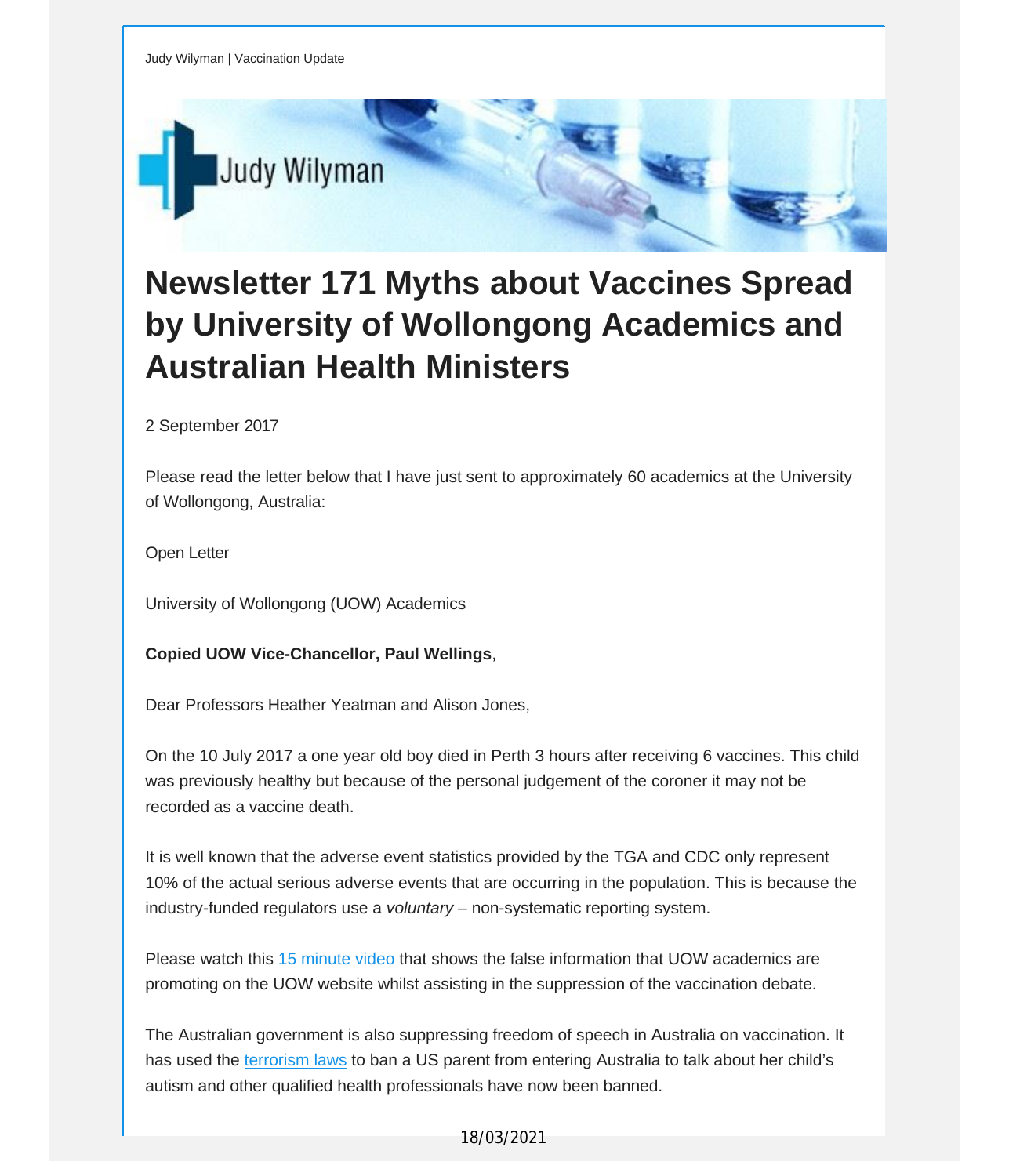Further, the government dismisses the medical risks as "anti-vaccination" and the media is now using the words "cult" of anti-vaxxers and "cells" of anti-vaccination doctors to describe the community that has been informing you of the serious medical risks of vaccines - **terrorist terminology**.

Let me be quite clear. The community questioning vaccines are not anti-vaxxers. We are **exvaxxers** or **selective vaxxers**.

In this film, Jill Hennessey, the Victorian health minister, **who has no qualifications in health**, states "there are no risks to vaccination". This is a lie and the US government has paid over \$3 billion dollars in compensation to vaccine damaged children – including autistic children.

She also says "don't get your information from a quack on the internet". I suggest that the term quack should be applied to people like Jill Hennessy who are is unqualified to provide information on health. However, in Australia it is being used by Hennessy (and the AMA and media) to refer to the medical doctors providing the clinical evidence and medical literature showing the risks of vaccines.

UOW academics are participating in endangering public health by supporting false [information](http://vaccinationdecisions.us8.list-manage.com/track/click?u=f20605fde3732e41929f4a3f2&id=5594ba6792&e=fec8337d3c) about vaccine safety and efficacy and by suppressing the scientific debate on this topic. This has assisted the Turnbull government to adopt coercive and mandatory vaccination policies for *multiple unnecessary vaccines* (without [justification\)](http://vaccinationdecisions.us8.list-manage.com/track/click?u=f20605fde3732e41929f4a3f2&id=a6794e2a06&e=fec8337d3c).

Malcolm Turnbull's wife, Lucy, is the chairwoman of **Prima [Biomed](http://vaccinationdecisions.us8.list-manage.com/track/click?u=f20605fde3732e41929f4a3f2&id=15bad784c4&e=fec8337d3c) and her stake in this company** is now worth \$5.5 million.

Please act to ensure there is integrity in academic knowledge by providing the evidence for the claims you are promoting about vaccines on the UOW website or by addressing the arguments provided in my **PhD** [thesis.](http://vaccinationdecisions.us8.list-manage.com/track/click?u=f20605fde3732e41929f4a3f2&id=a72e120cbc&e=fec8337d3c)

Yours Sincerely, Dr. Judy Wilyman *Bachelor of Science, University of NSW Diploma of Education (Science), University of Wollongong Master of Science (Population Health), Faculty of Health Sciences, University of Wollongong. PhD in The Science and Politics of the Australian [Government's](http://vaccinationdecisions.us8.list-manage.com/track/click?u=f20605fde3732e41929f4a3f2&id=d8a4be889f&e=fec8337d3c) Vaccination Program, UOW School of Social Science, Media and Communication (re-named the School of Humanities and Social Inquiry in 2014).*